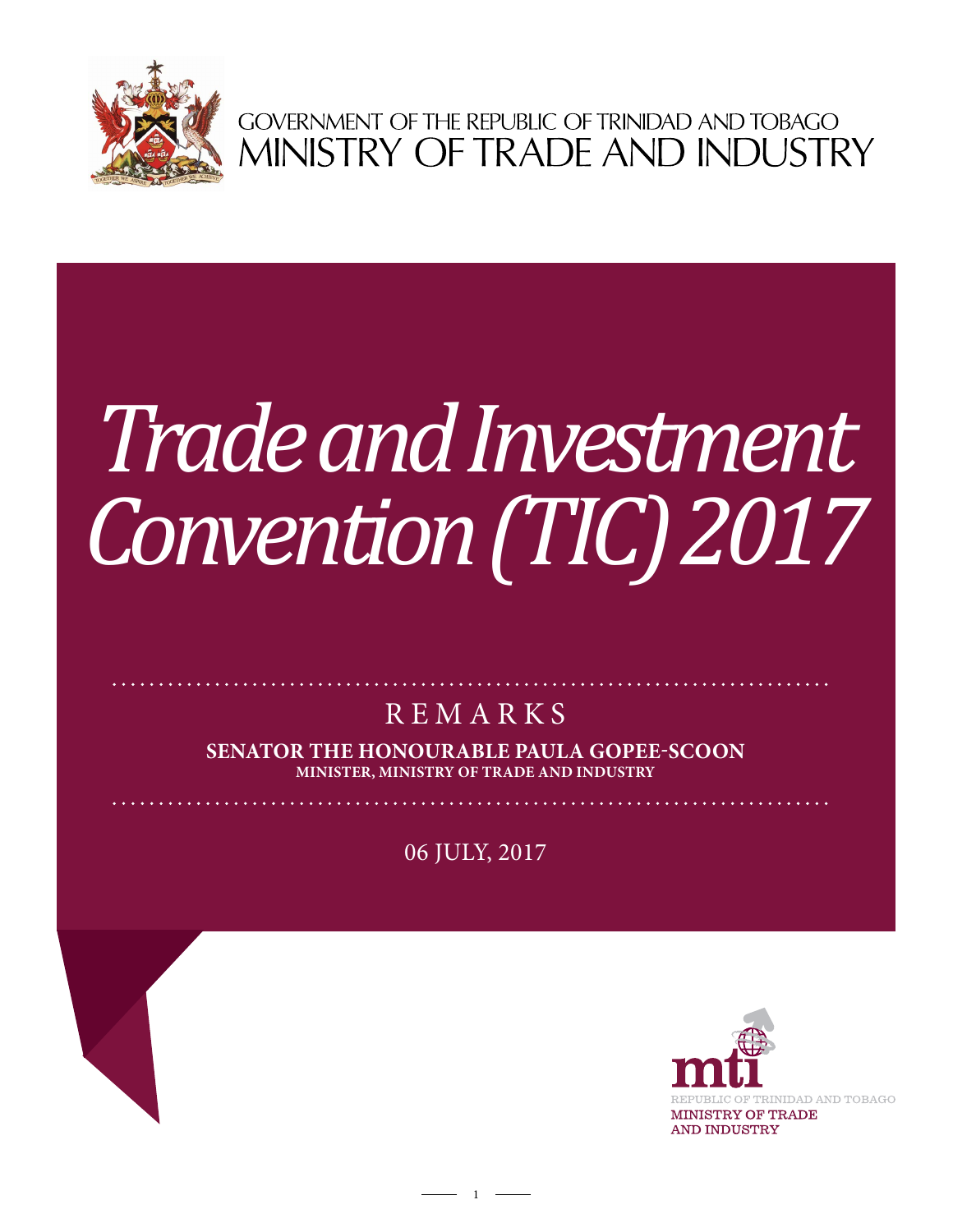Ladies and gentlemen, Good Morning.

It is a pleasure to be here at the 18th Annual Trade and Investment Convention. This annual event demonstrates the effectiveness of partnerships between the public and private sectors, and exemplifies the tangible benefits of collaboration to promote regional and international trade and investment among countries and people across the globe.

Let me start by congratulating the TTMA on their outstanding job of organizing and promoting this very successful event for yet another year. Your dedication to the development of Trinidad and Tobago's manufacturing sector and the important role you play in transforming the local economy must be acknowledged. I would also like to commend the other sponsors of this event for their involvement and support over the years.

I understand that more than 200 companies are taking part in TIC 2017. Your participation at this event is indispensable and no doubt a strategic one on your part. Through your efforts, patronage and desire to network and grow, you are helping Trinidad and Tobago to expand its economic footprint regionally and internationally. In fact, there is no path to robust economic growth that does not involve enhanced trade and investment. The theme for TIC 2017, "From T&T to the world", is appropriate as it underscores the importance of developing and harnessing trade linkages across the globe, and the need for domestic manufacturers and services providers to exploit these linkages as a means for exporting goods and services that are proudly made in Trinidad and Tobago.

This Trade and Investment Convention provides an excellent opportunity for companies and entrepreneurs to assess feedback from clients, determine market potential, conduct research and also evaluate competition. It also allows businesses to develop commercial structures by identifying new agents and distributors, through new joint ventures and project partnerships. It is a wonderful and important opportunity, so please make the best of it.

# **OFFICIAL POLICY FRAMEWORK AND VISION 2030**

The National Development Strategy, now referred to as Vision 2030, highlights the commitment of the Government of Trinidad and Tobago to restore growth and facilitate the diversification of the economy of our twin-island state. Our well-developed manufacturing sector has been cited as an area of strength, and, if properly harnessed and incentivized, will enable us to achieve our development objectives.

It is a fact that the manufacturing and services sectors in Trinidad and Tobago contribute significantly to the economy, both in terms of production and employment generation. By global standards, the firms that make up these two sectors are mainly medium to small, or even micro-sized. Notwithstanding this categorization, many of our local firms have penetrated foreign markets and are important foreign exchange generators and the drivers of new growth, increased productivity and further innovation and development.

One of the more contemporary examples of this, is that the Trinidad and Tobago Fine Cocoa Company (a relatively young company) has been recently successful in becoming the House Brand chocolate of Harrods of London. Another local company, Twigs Naturals, a specialist food and beverage company, will be the first Caribbean tea brand to be part of the Winners Tasting Circle at the World Tea Expo—the leading tradeshow and conference for premium teas.

 $\overline{\phantom{a}}$  2  $\overline{\phantom{a}}$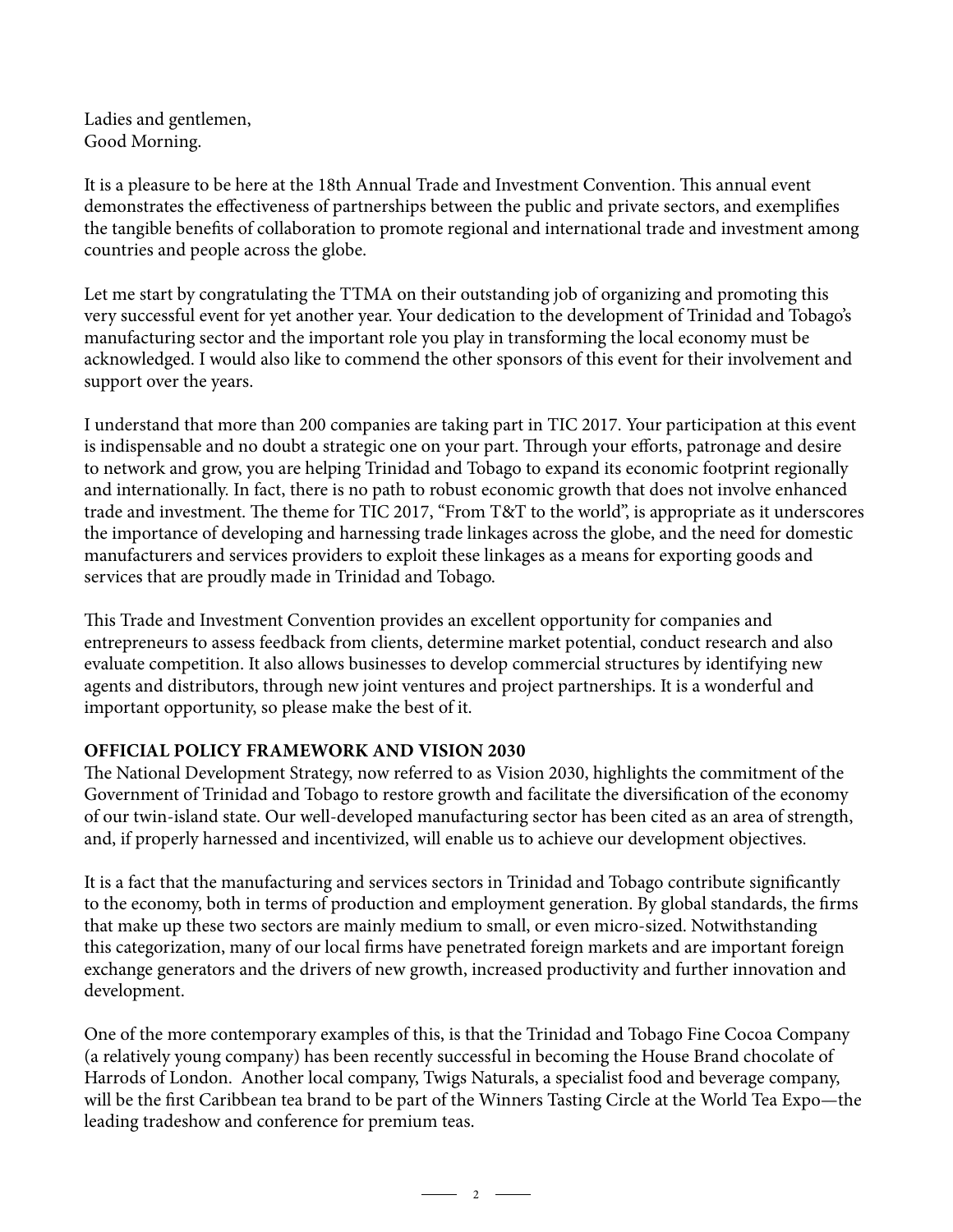We value and congratulate these firms on their outstanding achievements.

# **INCREASED EXPORTS**

We view increased trade as imperative to achieving our sustainable development goals. The Government is therefore actively engaged in developing several initiatives to increase market access for domestic goods and services under bilateral and regional trade agreements.

Under the CARICOM–Cuba Trade and Economic Agreement, extensive negotiations between CARICOM and Cuba have resulted in the preferential access of an additional 326 products duty-free into Cuba. To this end, a Trade and Energy Mission with over ninety (90) business persons from thirtynine (39) private sector companies including energy-related companies successfully participated in the Havana International Trade Fair (FIHAV) 2016 and related bilateral meetings. Arising out of this Mission, some of our participating firms have signed new export orders and are in the process of making investments in the Cuban market. In addition, the Export-Import Bank of Trinidad and Tobago (EXIMBANK) is in the process of securing additional loan facilities to provide discounted trade financing to local companies extending their reach to Cuba.

In addition to Cuba, negotiations are progressing with the Dominican Republic and Costa Rica at the respective Joint Council Meetings to expand the preferential access under the CARICOM- Dominican Republic Free Trade Agreement and the CARICOM-Costa Rica Free Trade Agreement, respectively. My understanding is that there is to be a Trinidad and Tobago Chamber Mission to the Dominican Republic shortly.

On a bilateral level, we are aggressively seeking to implement the Partial Scope Trade Agreement with Panama, and to intensify relations with Chile and Colombia.

The Bilateral Commercial Arrangement between Trinidad and Tobago's manufacturers and the Corporación Venezolana de Comercio Exterior (CORPOVEX) is still an active mechanism for trade between both countries. We, at the Ministry of Trade and Industry, will continue to work with the TTMA to ensure that this market is at least reasonably exploited.

In the case of Chile, both countries have re-engaged in exploratory discussions, with the most recent meeting held in May of this year. A Technical Working Group has been established to determine the feasibility of a trade agreement and potential areas of coverage. The conclusion of a Partial Scope Trade Agreement with Chile was underscored when Prime Minister Dr. the Honourable Keith Rowley held discussions with Her Excellency Michelle Bachelet, President of Chile, during his Official Visit to that country a couple months ago. We expect that significant progress will be achieved within the next few months.

A tremendous amount of activity is therefore taking place behind the scenes to open markets and create opportunities for our non-energy exporters in particular, and I firmly encourage our domestic private sector to make fullest use of these opportunities in the development and execution of your business plans.

It is essential in Trinidad and Tobago's current economic climate to increase exports of both traditional and non-traditional revenue generating sectors of the economy, and to ensure that markets for these products are continuously being sought.

 $\overline{\phantom{1}}$  3  $\overline{\phantom{1}}$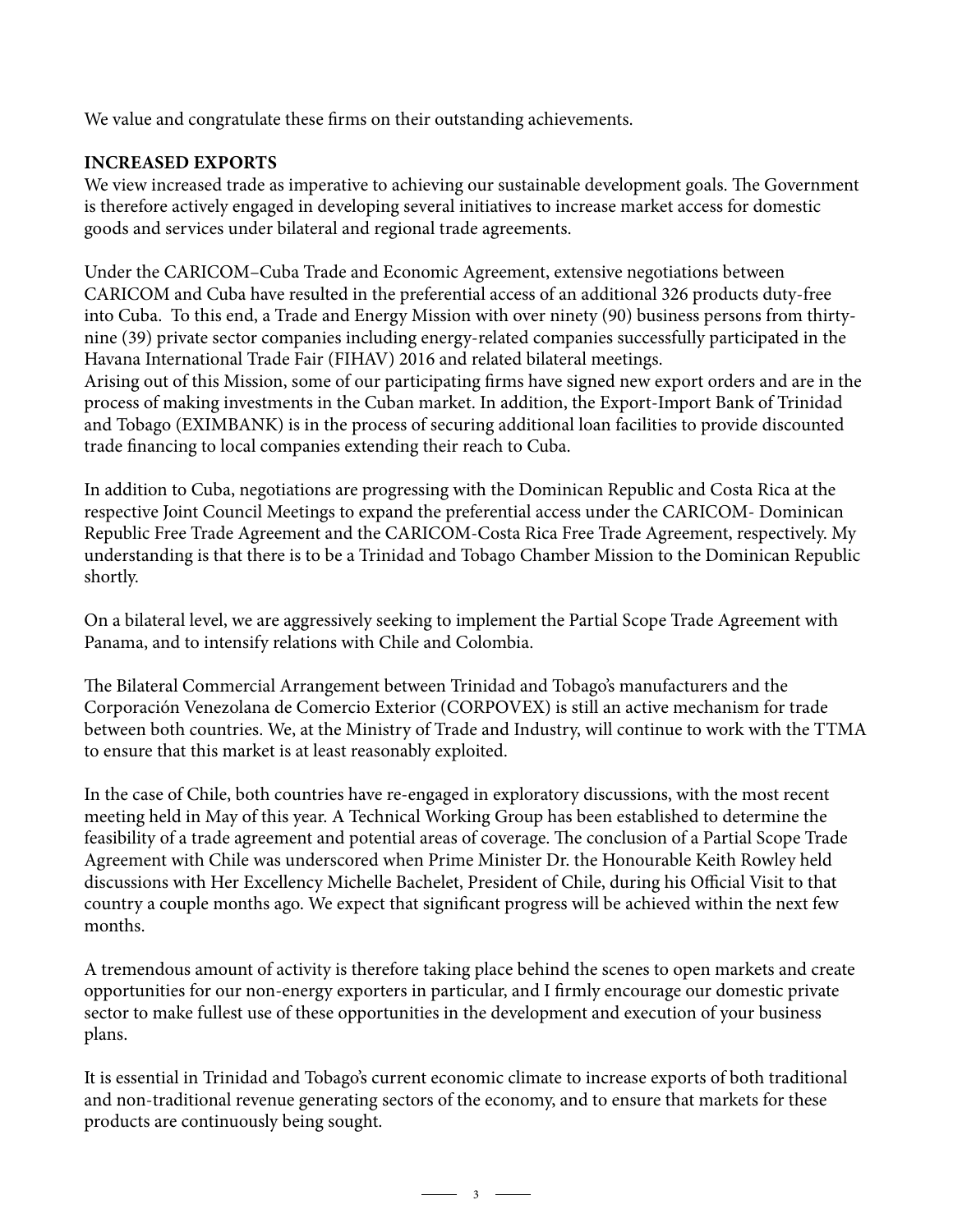# **4TH INDUSTRIAL REVOLUTION & INNOVATION**

But even as we seek new markets, ladies and gentlemen, we must also be aware of the changes occurring around us, and be willing and able to expand our possibilities and exploit the opportunities that lie within the realm of technology and how our use and connectedness with that technology, influences us and our environment. This is the essence of the 4th Industrial Revolution first coined by the World Economic Forum in 2016 and now embraced by all of the world's leading economies.

I recently returned from the Republic of Korea, where I represented Trinidad and Tobago at the 2017 Korea-Latin America Future Cooperation Forum. The Fourth Industrial Revolution is fundamentally different from past revolutions in that it is characterized by a range of new technologies that are fusing the physical, digital and biological worlds, impacting our relationship with technology, with one another, with our environment, and which will ultimately shape our future well-being. What we need, therefore, is increased innovation so that our manufactured goods are world-class utilising cutting-edge technology in their processes.

According a recent PricewaterhouseCoopers survey of manufacturers globally, 59% are already currently using some sort of robotics technology. Investment in technology therefore must be an integral part of any firm's development strategy. Such an investment would have a direct and significant impact on issues such as labour productivity, production methods and capacity, product value, and your firm's overall ability to adapt and respond to increasing competition. Adoption of high-value manufacturing is therefore considered to be an absolutely essential tool for local businesses in their efforts to expand into new areas of the economy.

Fostering innovation is at the forefront of our priorities and our National Innovation Policy is before Cabinet for its consideration. exporTT's Research and Development Facility, is also under review.

Changing how we make things and what we make, and expanding the list of our export markets are fundamental to Trinidad and Tobago developing its non-energy sector, and more importantly creating new sources of foreign exchange and revenue.

# **GRANT FUND FACILITY FOR SMEs**

Ladies and Gentlemen, under consideration at this time is a facility to assist small and medium sized manufacturers, including those in the agriculture and agro-processing sector which is expected to have the effect of directly increasing the available financial resources for manufacturers to invest in meaningful economic activities. Manufacturers operating in the non-energy sector will therefore be better positioned to generate increased revenue, invest in new business ventures, expand business operations and provide more employment opportunities.

#### **SPECIAL ECONOMIC ZONES**

Ladies and Gentlemen, the Cabinet has recently approved a new National Special Economic Zones Policy which seeks to revamp the current free zones regime and will provide not only new physical spaces for private sector expansion, but also create opportunities through which businesses can team up or even partner with public agencies to develop, manage and promote special economic zones in strategic areas of commerce. Special Economic Zones have worked throughout the globe and it is time that we do so in a pragmatic and strategic fashion.

 $-$  4  $-$